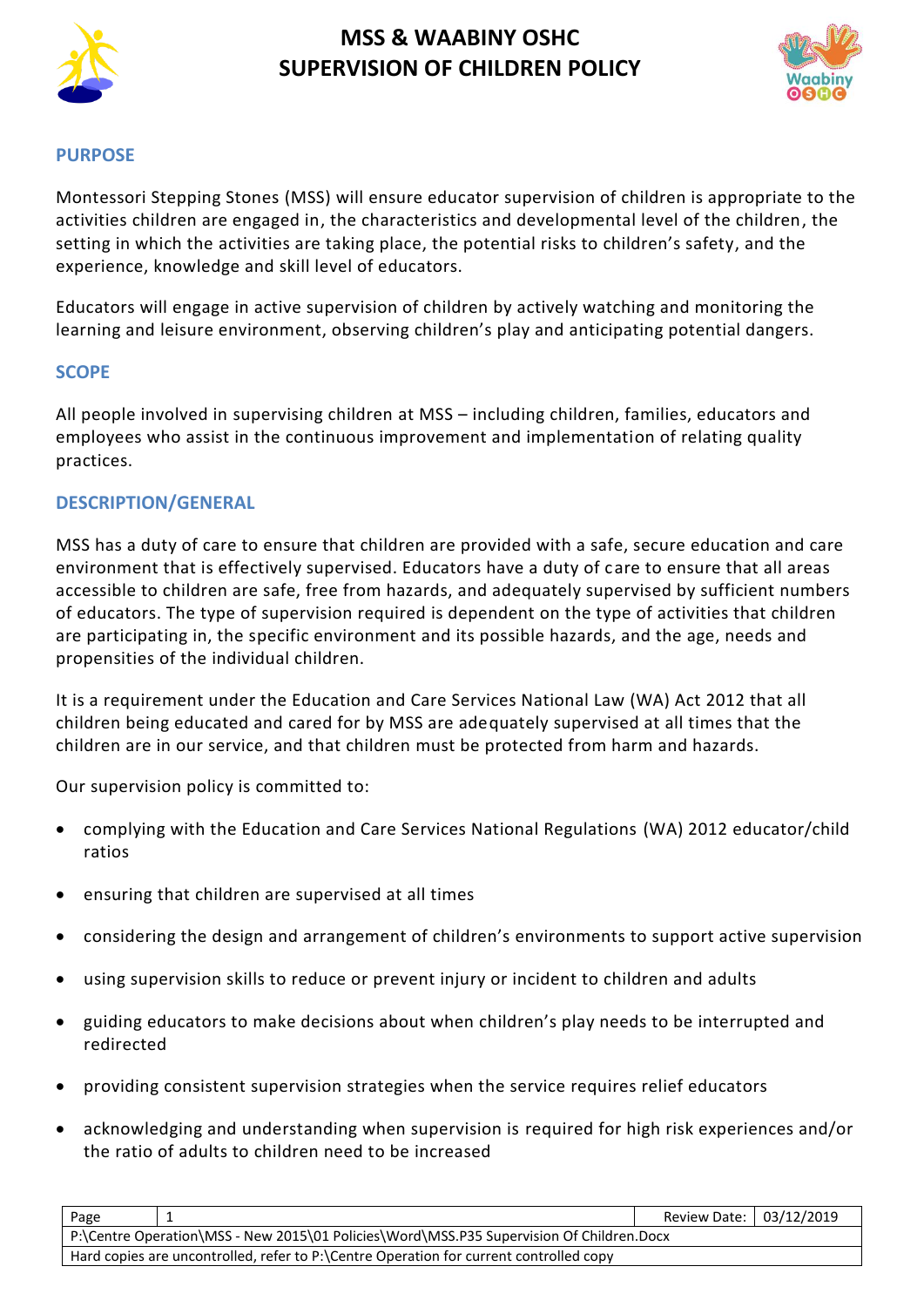



### **LEGISLATION AND GOVERNMENT REQUIREMENTS**

Laws relating to protection of privacy and confidentiality; duty of confidentiality arising from contract with parent; to whom and when information must be disclosed;

- [Occupational Health, Safety and Welfare Act](http://www.slp.wa.gov.au/legislation/agency.nsf/docep_main_mrtitle_4245_homepage.html)
- [Occupational Safety and Health Regulations 1996](http://www.slp.wa.gov.au/legislation/agency.nsf/docep_main_mrtitle_12516_homepage.html)
- Education and Care Services National Law (WA) Act 2012
- Education and Care Services National Regulations

### **CHILDREN'S NEEDS**

To be able to learn and grow in an environment that ensures potential risks are recognised and appropriate supervision provided to allow children to explore and push the boundaries of their abilities.

### **FAMILIES' NEEDS**

To feel confident that their child is in a safe secure environment and adequately supervised by qualified educators at all times.

#### **EDUCATOR/EMPLOYEE NEEDS**

Sufficient educator to child ratios to ensure adequate supervision at all times. Well-designed play space that maximises supervision. An understanding of duty of care responsibilities towards children with training in supervisory skills.

#### **MANAGEMENT NEEDS**

To feel confident that supervision of children is maintained by all educators/employees at all times; all educators/employees undertake their duty of care responsibilities to children diligently and consistently.

### **INDUCTION AND STRATEGIES (DIRECT AND ACTIVE SUPERVISION)**

Educators/employees are inducted in their duty of care responsibilities to children and understand how this duty impacts on the supervision of children.

When educators are on duty they are responsible for the direct supervision of children. This requires that each child will be within sight and/or hearing of an educator at all times. Educators will arrange play areas to ensure children can be effectively supervised, and will communicate effectively with each other about the supervision of children i.e. inform each other before leaving the room ('tag system').

| Page                                                                                     |  | Review Date: 03/12/2019 |  |  |
|------------------------------------------------------------------------------------------|--|-------------------------|--|--|
| P:\Centre Operation\MSS - New 2015\01 Policies\Word\MSS.P35 Supervision Of Children.Docx |  |                         |  |  |
| Hard copies are uncontrolled, refer to P:\Centre Operation for current controlled copy   |  |                         |  |  |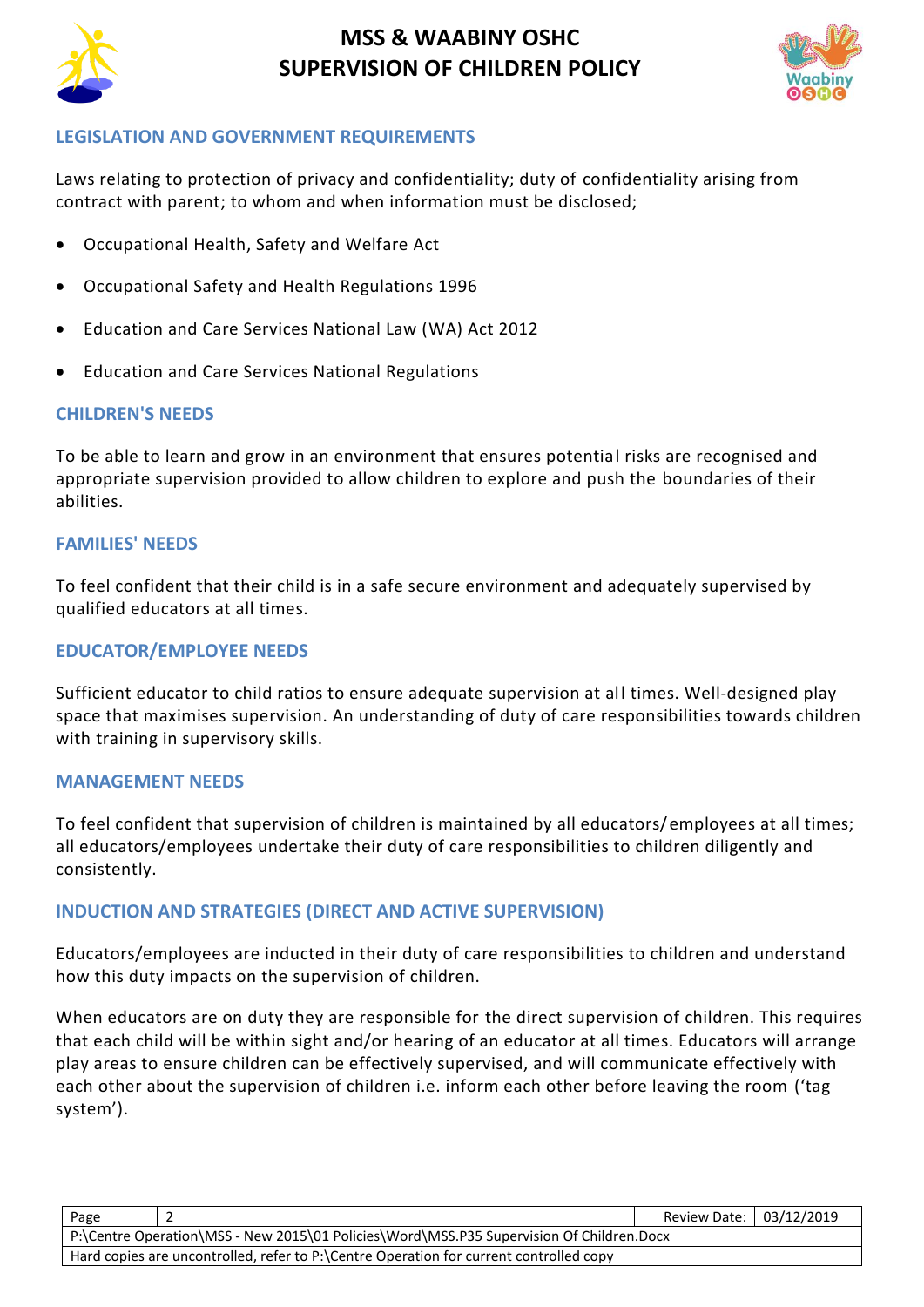



Educators/employees will adopt the following strategies to ensure children's adequate supervision:

- **be in close proximity** to children to supervise activities that involve some risk i.e. wood work activities; cooking; playing on high play equipment etc..
- **always face the children** and **position themselves to allow maximum observation** of the area in which children are playing
- **vigilantly observe** large groups of children by scanning and regularly looking around the area; being alert to sounds that may indicate a problem or need for intervention or assistance
- **anticipating** what may happen next when watching children's play, and **being prepared to intervene** where there is a potential danger
- **planning activities** and arranging the environment **to ensure there are sufficient educators** to attend to children's needs
- **regularly inspecting the environment** to check for hazards or potential dangers
- **being vigilant during children's departure** from the service and **being aware of the people who have authority to collect the child**
- **regular head counts during the day** to ensure all children that are signed in, are present and accounted for

Educators/employees will be alert to and aware of potential hazards and risk of injury to children and will use their knowledge of each child to ensure children are adequately supervised at all times.

### **LEVELS OF SUPERVISION**

Levels of supervision will be adapted in relation to:

- size of the group
- number of educators/employees supervising
- experience of educators/employees and their personal knowledge of the children
- individual characteristics, developmental level, and age range of the group of children
- types of activities taking place
- children's previous experience of the activity
- size of, and potential hazards within the play area
- transitions from one activity to another i.e. are children hyped up, excited, tired, just awakening from sleep etc..

| Page                                                                                     |  | Review Date: 03/12/2019 |  |  |
|------------------------------------------------------------------------------------------|--|-------------------------|--|--|
| P:\Centre Operation\MSS - New 2015\01 Policies\Word\MSS.P35 Supervision Of Children.Docx |  |                         |  |  |
| Hard copies are uncontrolled, refer to P:\Centre Operation for current controlled copy   |  |                         |  |  |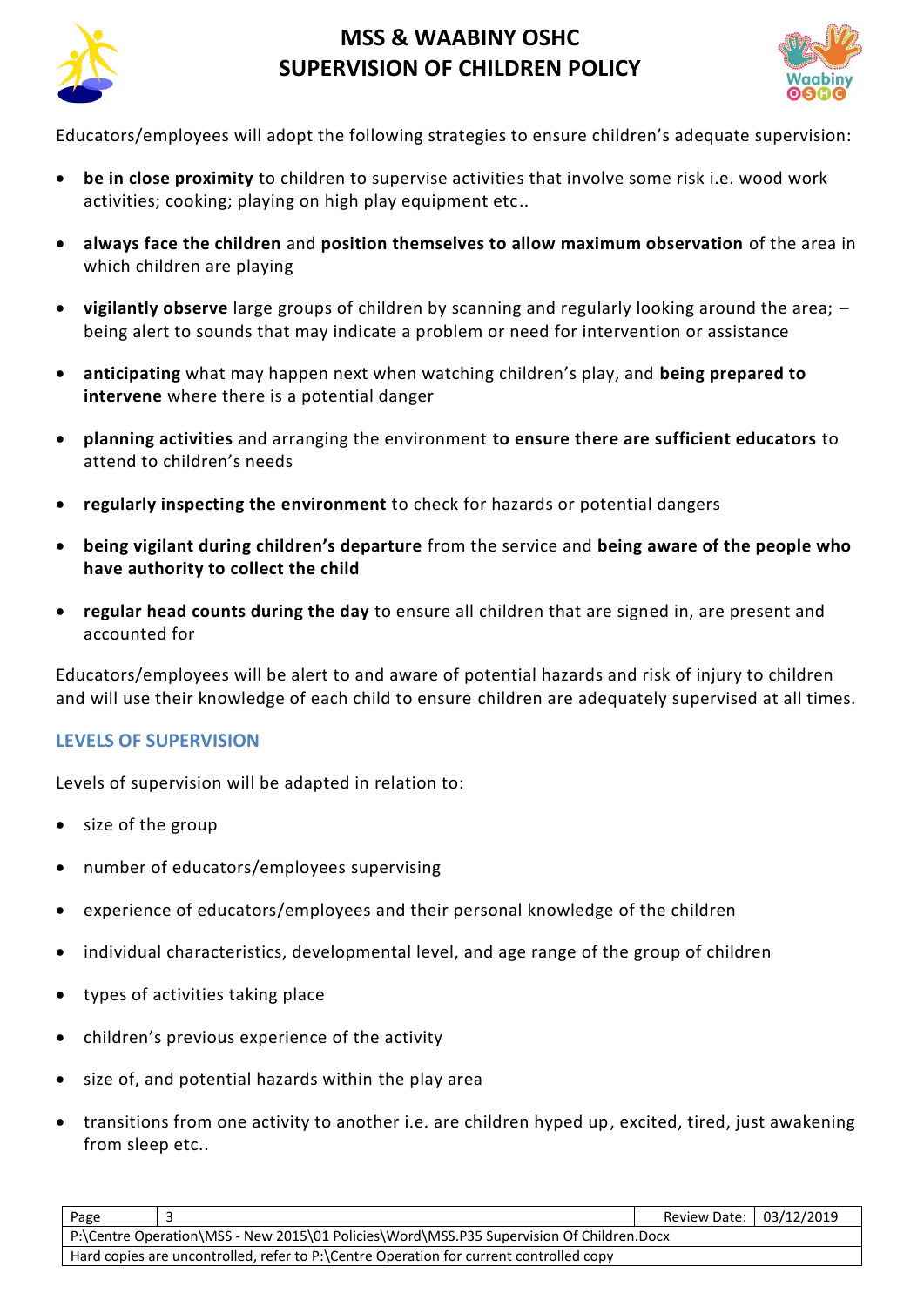



Educators/employees will foster children's independence and competence by supporting children to undertake some activities that involve 'Controlled risk taking'. However, educators will always intervene to prevent harm, whenever this is necessary.

MSS will identify circumstances in which increases to the adult ratios above regulatory requirements are needed to improve children's safety. This can include during excursions, when children are playing near large volumes of water (swimming pools or fishponds), or when children are unwell.

Educators/employees are aware that at times older children require privacy and the space to be independent. Educators will develop supervision strategies that monitor these areas and allow older children to self-manage their play and limit setting (i.e. in our Waabiny OSHC group).

Educator/employee arrangements should allow flexibility within daily routines and supervision of individuals or small groups of children during meal times, sleep or rest times etc..

MSS will roster experienced educators that are familiar with the service's facilities, building and procedures, and know most of the children and families, to open and close the service.

When educators/employees are leaving for the day they will ensure their colleagues who are closing the service know which children are still in care, any information to be shared with families, or any changes to the person authorised to collect the child that day. This will be achieved through the use of our daily communications via the Xplor platform, as well as verbal communications.

Educators/employees should regularly evaluate supervisory practices, and especially after accidents or incidents, excursions, or the introduction of new activities.

### **STAFFING PLAN**

MSS will establish a Staffing Plan to ensure appropriate levels of supervision are maintained at all times and in accordance with the Education and Care Services National (WA) Regulations 2012. This plan will include:

- Name of the nominated supervisor
- Names of those responsible persons that have agreed to take the role of acting nominated supervisor when the nominated supervisor is not on duty
- Documented educators/employees holding a current approved first aid qualification
- Documented educators/employees that have undertaken anaphylaxis management training
- Documented educators/employees that have undertaken emergency asthma management training
- Procedures for ensuring maintenance of records and updates to educator's clearances and qualifications
- Procedure for ensuring educator/employees time sheets are maintained and retained

| Page                                                                                     |  | Review Date: 03/12/2019 |  |  |
|------------------------------------------------------------------------------------------|--|-------------------------|--|--|
| P:\Centre Operation\MSS - New 2015\01 Policies\Word\MSS.P35 Supervision Of Children.Docx |  |                         |  |  |
| Hard copies are uncontrolled, refer to P:\Centre Operation for current controlled copy   |  |                         |  |  |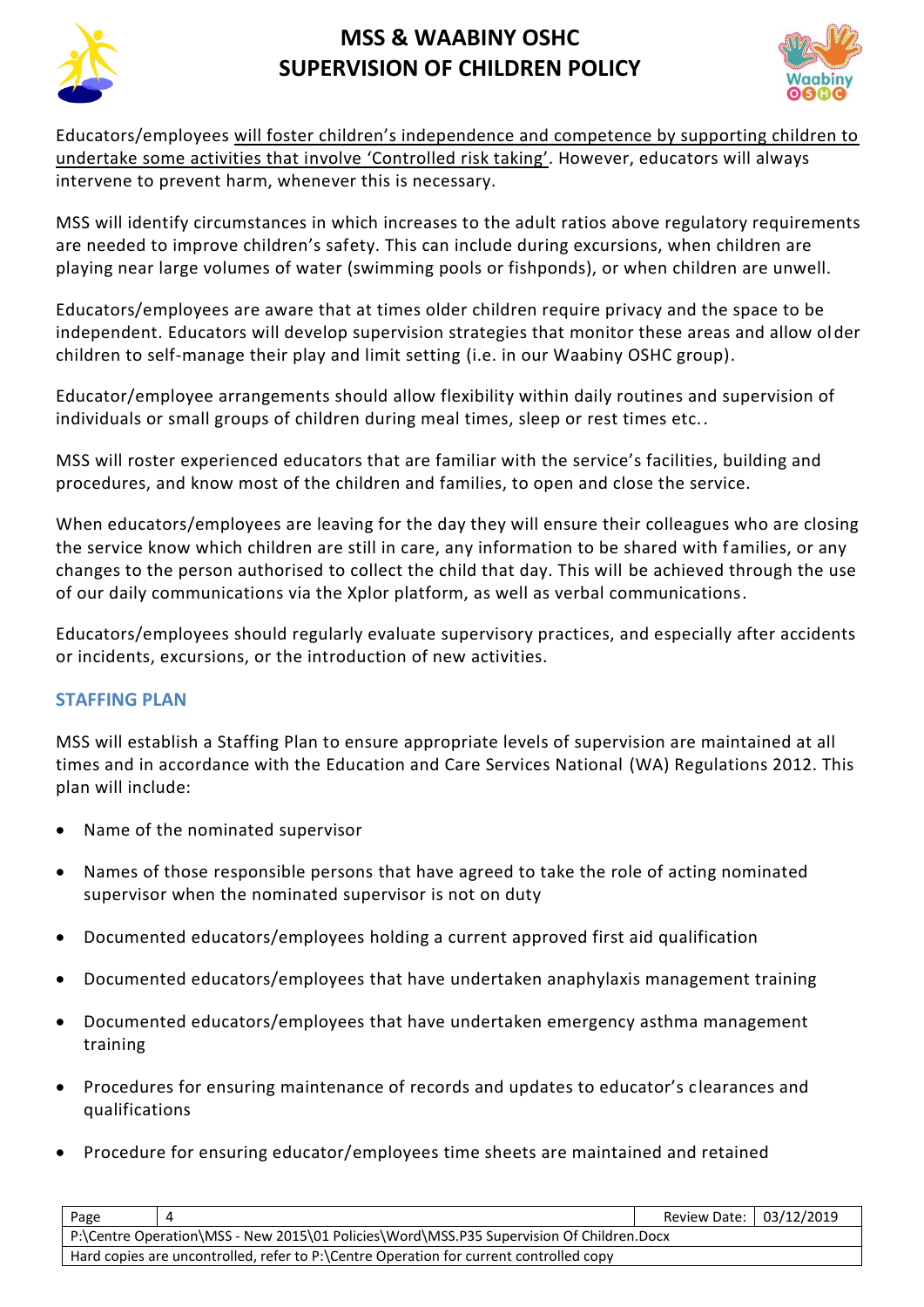



- List of educators for each age grouping within the service
- Educator meal and rest break arrangements
- Supervision for special activities i.e. excursions, transport, water play, trampolines, play equipment etc..
- Supervision of children who are ill, injured, displaying unacceptable behaviour etc..
- Induction procedures for new educators/employees

### **NOMINATED SUPERVISOR**

MSS will appoint the most appropriately experienced and qualified certified supervisor as nominated supervisor, and will ensure this person has adequate resources and support to achieve their responsibilities for the day to day supervision and control of the service.

MSS will also seek the consent of a number of appropriately experienced and qualified responsible persons to be available to act in place of the nominated supervisor when the nominated supervisor is not on duty.

### **ABSENT/INDISPOSED EDUCATORS**

Educators/employees must inform the nominated supervisor, or responsible person acting in place of the nominated supervisor, as early in the day as possible if they are unable to report to work, so that relief educators can be arranged – if already clear that the educator/employee will be sick for the following day- inform the nominated supervisor, or responsible person prior to the start of the next day. Should an educator fail to report for duty the following procedures will apply:

- The most senior educator present will contact the nominated supervisor or management directly to arrange for someone to report to work as soon as possible
- Once the maximum educator to child ratio has been reached, families who arrive to drop off their children will be asked to wait with their children at the service until an additional educator arrives

Should an educator become ill or injured, or otherwise be required to leave the service at short notice:

- The nominated supervisor will contact an 'off-duty educator'/employee to work, or arrange for someone to report to work to replace the indisposed educator as soon as possible.
- The indisposed educator will whenever possible remain at the service, until a replacement educator has arrived
- In the event that the educator cannot be replaced, the nominated supervisor may be required to reduce the number of children in care by contacting families of lower priority children (Priority of Access Guidelines) to advise them of the situation and ask them to collect their children from care.

| Page                                                                                     |  | Review Date: 03/12/2019 |  |  |
|------------------------------------------------------------------------------------------|--|-------------------------|--|--|
| P:\Centre Operation\MSS - New 2015\01 Policies\Word\MSS.P35 Supervision Of Children.Docx |  |                         |  |  |
| Hard copies are uncontrolled, refer to P:\Centre Operation for current controlled copy   |  |                         |  |  |